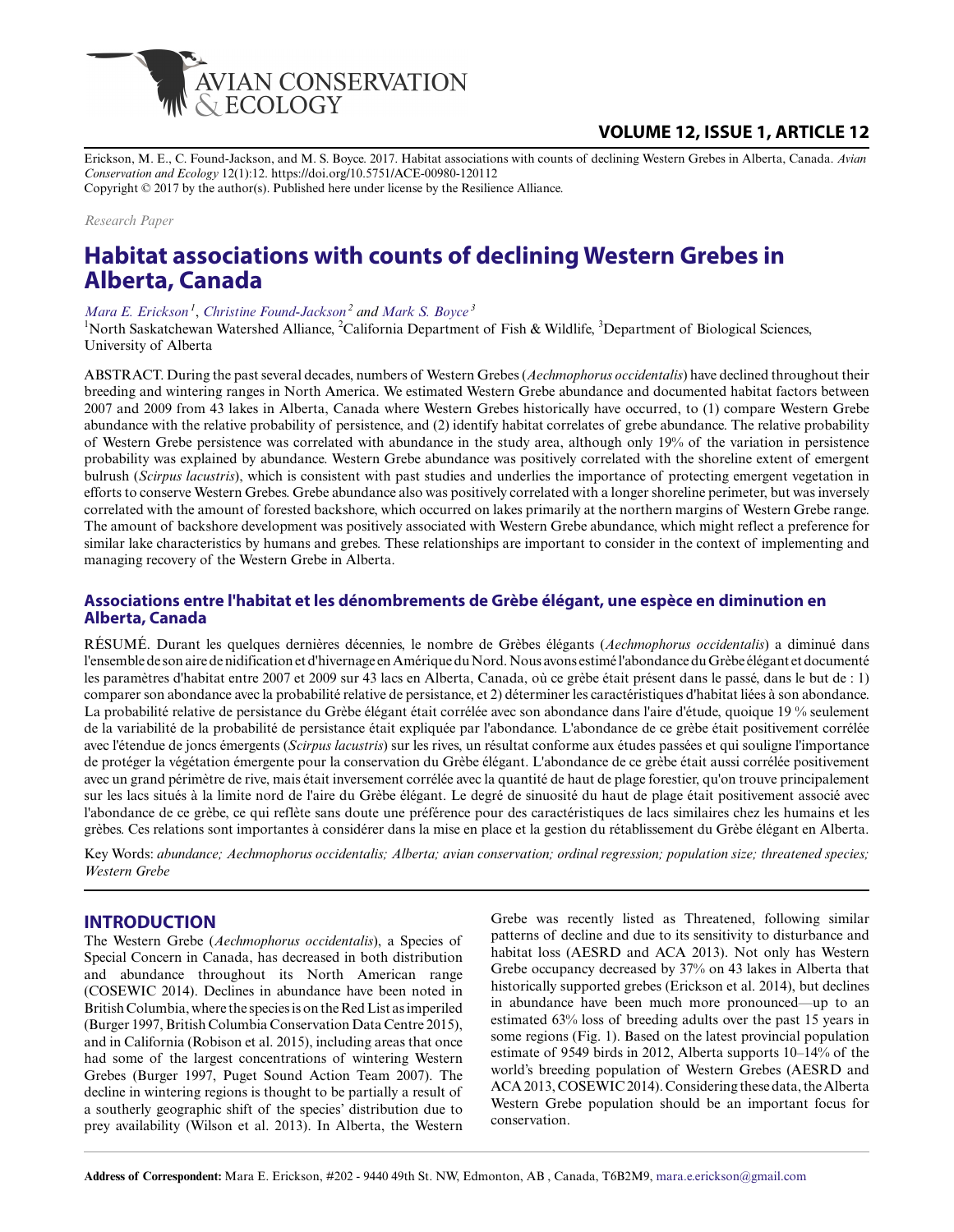**Fig. 1**. Decline in Western Grebe abundance on three lakes in the Stony Plain, Alberta region. Estimates were derived from the greater total of (1) nest counts (two breeding adults estimated per nest) or (2) complete lake surveys from 2001 to 2011 (modified from AESRD and ACA 2013).



Past studies have reported factors correlated with occupancy of the Western Grebe, including fish-bearing lakes and ice-free periods for nesting (Nuechterlein 1975, Riske 1976, Forbes 1984, Found et al. 2008), as well as correlates of persistence (constancy in occupancy over time) (Rahel 1990) probability. The relative probability of persistence of the Western Grebe was modeled relative to key habitat variables on Alberta lakes throughout its breeding range that were known to have supported the species (Erickson et al. 2014); Western Grebe persistence on a subset of once-occupied lakes was positively correlated with the proportion of shoreline bulrush (*Scirpus lacustris*), and was inversely related to the proportion of forested backshore. As well, Western Grebes have persisted on many lakes with extensive human development.

As a general pattern, in ecology, occupancy is correlated with abundance (Andrewartha and Birch 1954), having been documented in a diversity of taxa (Winters and Wheeler 1985, Gibbons et al. 1993, Mossman et al. 1998, Gaston et al. 1997). Indeed, for a variety of applications, occupancy surveys have been used to predict abundance (Nachman 1981, He and Gaston 2003, Royle and Nichols 2003, Boyce et al. 2016). However, in the context of a threatened species like the Western Grebe, it is important to examine occupancy and abundance separately because a high probability of persistence might be the result of a historically large Western Grebe colony rather than a reflection of current abundance. As well, systematic count surveys provide context for the creation of species recovery plans for threatened and/or endangered species because count data are used both to establish a baseline and as a target population estimate at which the species could be considered sufficiently recovered. Publicly accessible citizen-science databases such as eBird (Sullivan et al. 2009) provide an opportunity to submit opportunistic sightings but may not provide information on the number of birds or breeding status at a site. Finally, because habitat loss remains one of the top threats to the world's endangered avian species (Wilcove et al. 1998, Stattersfield and Capper 2000, Wells 2007), exploring how habitats relate to abundance can facilitate better management and conservation of habitats on lakes that continue to support Western Grebes.

We examine the strength of the relationship between Western Grebe abundance (i.e., surveyed number of adults on a lake) and the relative probability of persistence on a suite of lakes that either historically supported or currently support grebes, and the relation between categories of Western Grebe abundance and habitat covariates. If persistence probability and abundance are not highly correlated, factors related to persistence might be different from those associated with abundance, thereby suggesting different implications for Western Grebe habitat conservation.

# **METHODS**

# **Study area**

Data on Western Grebe abundance were collected on 43 lakes at which the species was known to occur within the past 40 years in Alberta's Boreal Forest, Parkland, and Grassland regions (Fig. 2). In addition, each of the lakes was characterized for covariates that we hypothesized to be important environmental characteristics for the grebes. By focusing on lakes with a history of Western Grebe presence, we hoped to ascertain site suitability for continued support of the species.

**Fig. 2.** Distribution of study lakes  $(n = 43)$  in Alberta, Canada. Study lake symbology reflects sites with zero (0 birds), low (1– 10 birds), medium (11–100 birds), or high  $(> 100$  birds) Western Grebe abundance. See Appendix 1 for lake names, regions, and breeding designations.



The Boreal Forest region covers the northernmost part of the province and is bordered by the Foothills region to the west and Parkland region to the south. Major vegetation includes trembling aspen (*Populus tremuloides*) and balsam poplar (*P. balsamifera*), white spruce (*Picea glauca*), black spruce (*P.*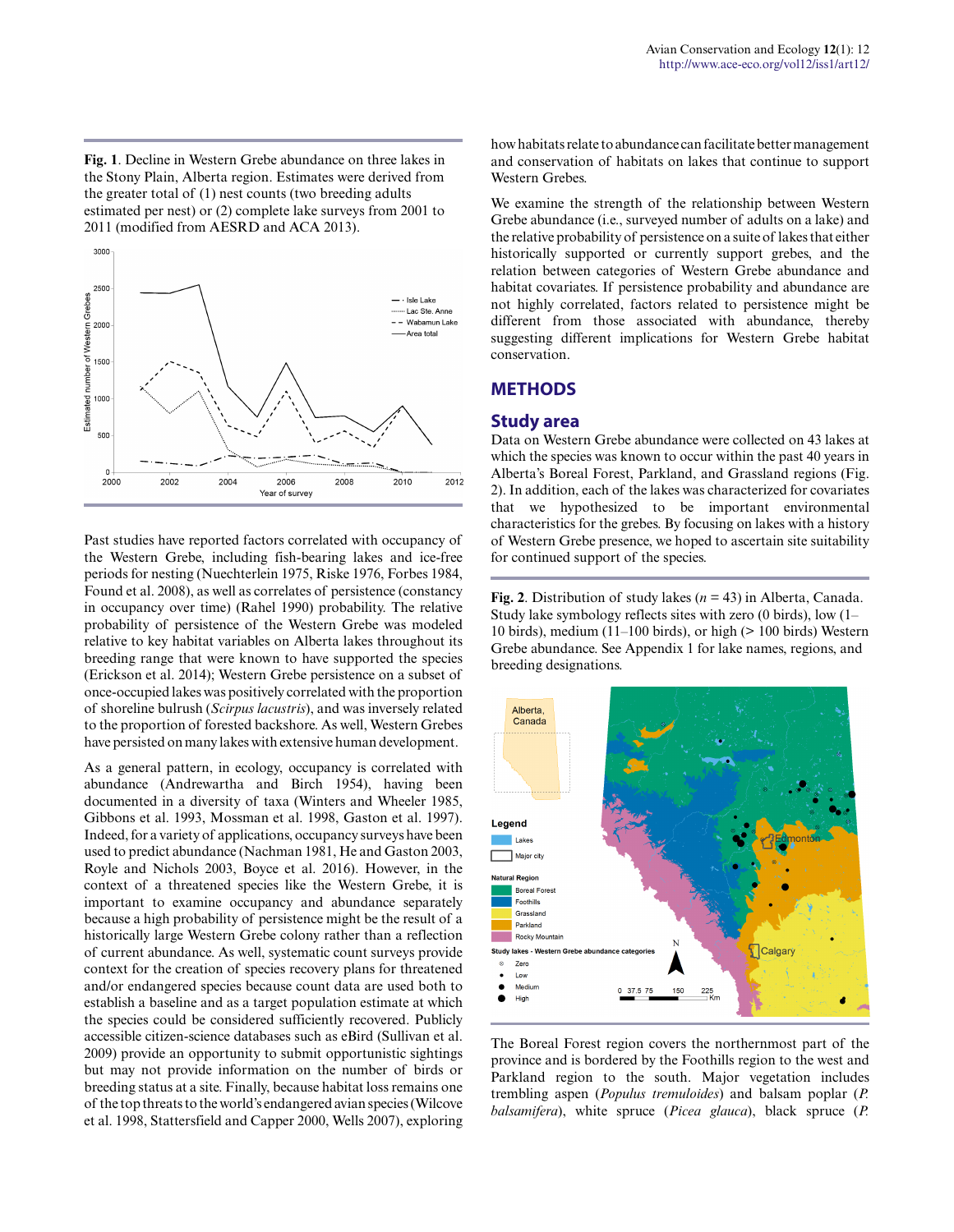*mariana*), and jack pine (*Pinus banksiana*). Some of Alberta's largest and deepest lakes occur in this region, with 35–45% of the landscape dominated by wetlands (Natural Regions Committee 2006). The Parkland region includes the most populated areas in the province, including the cities of Edmonton, Red Deer, and Calgary. Wetlands make up between 8% and 10% of this region (Natural Regions Committee 2006). Vegetation in the region represents the transition between the northern boreal forest and southern grasslands, often with stands of aspen interspersed with grasslands. The Grassland region of southern Alberta consists of mostly agricultural lands and native grassland (e.g., *Festuca* spp.). Lakes comprise less than 2% of this region (Natural Regions Committee 2006).

# **Abundance surveys**

During May through August 2008–2009, we conducted surveys for Western Grebe abundance, and characterized habitat variables on lakes in Alberta's Boreal Forest (*n* = 34), Parkland (*n* = 6), and Grassland  $(n = 3)$  regions (Fig. 2). All surveys were conducted between 0700 and 1600 hours.

Our 43 study lakes were a subset of lakes surveyed by Alberta Environment and Parks (AEP), at which the Western Grebe historically had occurred since at least 1970, and included all known major breeding colonies since 1970. Historically, surveys for Western Grebes in Alberta were largely opportunistic, but they have become more consistent since 2000, with data reported in provincial species-at-risk reports. To remain consistent with data presented in these reports, we used AEP survey techniques to collect data on Western Grebe abundance, including nest counts, brood counts, and shoreline waterbird surveys. Survey method was dependent on the size of lake and whether there was a known Western Grebe breeding colony present. Nest counts provided an estimate of Western Grebe abundance on a particular lake, while brood counts and shoreline waterbird surveys yielded a count of Western Grebe adults. Each lake was surveyed three times within the study period; the highest estimate or count of Western Grebes was used in analysis (see Appendix 1 for abundance data and survey method).

# **Nest counts**

On lakes with breeding colonies of Western Grebes, nest counts frequently are used as a proxy for adult Western Grebe abundance, with two breeding adults estimated per nest counted (Resources Inventory Committee 1999, Hanus et al. 2002). To minimize disturbance, we conducted nest counts in late July and early August, shortly after chicks hatched and left the nesting site. Observers entered the colony in chest waders or kayaks/canoes (depending on the water level). Nests were counted on straightline transects along the length of the colony, with two to five observers within eyesight of each other. Distance between observers varied depending on the observed density of nests and density of vegetation; more nests and/or denser vegetation required narrower transects. Transect length extended a few metres beyond the edge of the colony to ensure that all nests were counted. For one lake on which a nest count was not conducted in 2008 or 2009 due to logistic factors and to minimize disturbance, the 2007 estimate was used in the analysis (see Appendix 1). All colonies were visited in either 2008 or 2009, however, to confirm breeding activity.

# **Brood counts**

We conducted brood counts on a subset of breeding lakes during mid-August 2008 and 2009 to (1) confirm nest count estimates, and (2) document recruitment (Resources Inventory Committee 1999). One boat driver and one to two observers surveyed the lake using a systematic boat survey (Hanus et al. 2002), and stopped at predetermined points along transects in the open water to count all adult and juvenile birds that were visible from that location. We used brood count data for adult abundance in the data analysis if nest count data were not available for a particular breeding lake, or if the brood count data yielded a higher adult abundance estimate for that year (Appendix 1).

# **Shoreline waterbird surveys**

Shoreline waterbird surveys were used to collect Western Grebe abundance data on nonbreeding lakes, following techniques outlined by the Resources Inventory Committee (1998). Surveys were conducted from a kayak (for lakes  $\leq 5 \text{ km}^2$ ), or motorpowered watercraft for medium  $(5-50 \text{ km}^2)$  or large (> 50 km<sup>2</sup>) lakes. From within the kayak or boat, we scanned the lake using binoculars while keeping a distance from the shoreline of 20–200 m, depending on visibility and water depth. The entire lake was surveyed to obtain a complete count of all Western Grebes (see Appendix 1 for abundance survey results).

# **Habitat surveys**

Shoreline habitat surveys were conducted from the water (in either a kayak or boat), 20–400 m from shoreline, with distance from the shore dependent on visibility. We recorded the extent (m) along the shoreline of emergent macrophyte species known to provide nesting habitat, including cattail (*Typha* spp.), common reed grass (*Phragmites australis*), and bulrush (Wollis and Stratmoen 2010, LaPorte et al. 2013). Surveys were conducted as early as possible during the study period to record data for habitat variables shortly after spring migration and Western Grebe lake selection (throughout May/early June).

Within a geographical information system (GIS) ArcMap (Environmental Systems Research Institute 2008), we used both georeferenced aerial photography and satellite imagery (0.5–1.0 m resolution) to digitize and calculate additional variables, including shoreline perimeter and linear extent of emergent vegetation, as well as proportion of human development and proportion/type of backshore vegetation within a 500-m buffer surrounding each lake (see Found et al. 2008, Erickson et al. 2014). Anthropogenic development and emergent vegetation were digitized using ground-truthed data and digital aerial photography as a reference. We used a GIS land cover raster layer (Agriculture and Agri-Food Canada 2008) to calculate the amount and type of terrestrial vegetation and human land use in the 500-m buffer.

Western Grebes are mainly piscivorous (LaPorte et al. 2013). Fish density was a preferred metric to use in our models; however, the data available were limited to species richness. Therefore, we used the number of fish species per lake (from Alberta Environment and Parks' Fish and Wildlife Management Information System [FWMIS]) as a metric for prey occurrence. Maximum lake depth levels were also obtained from FWMIS.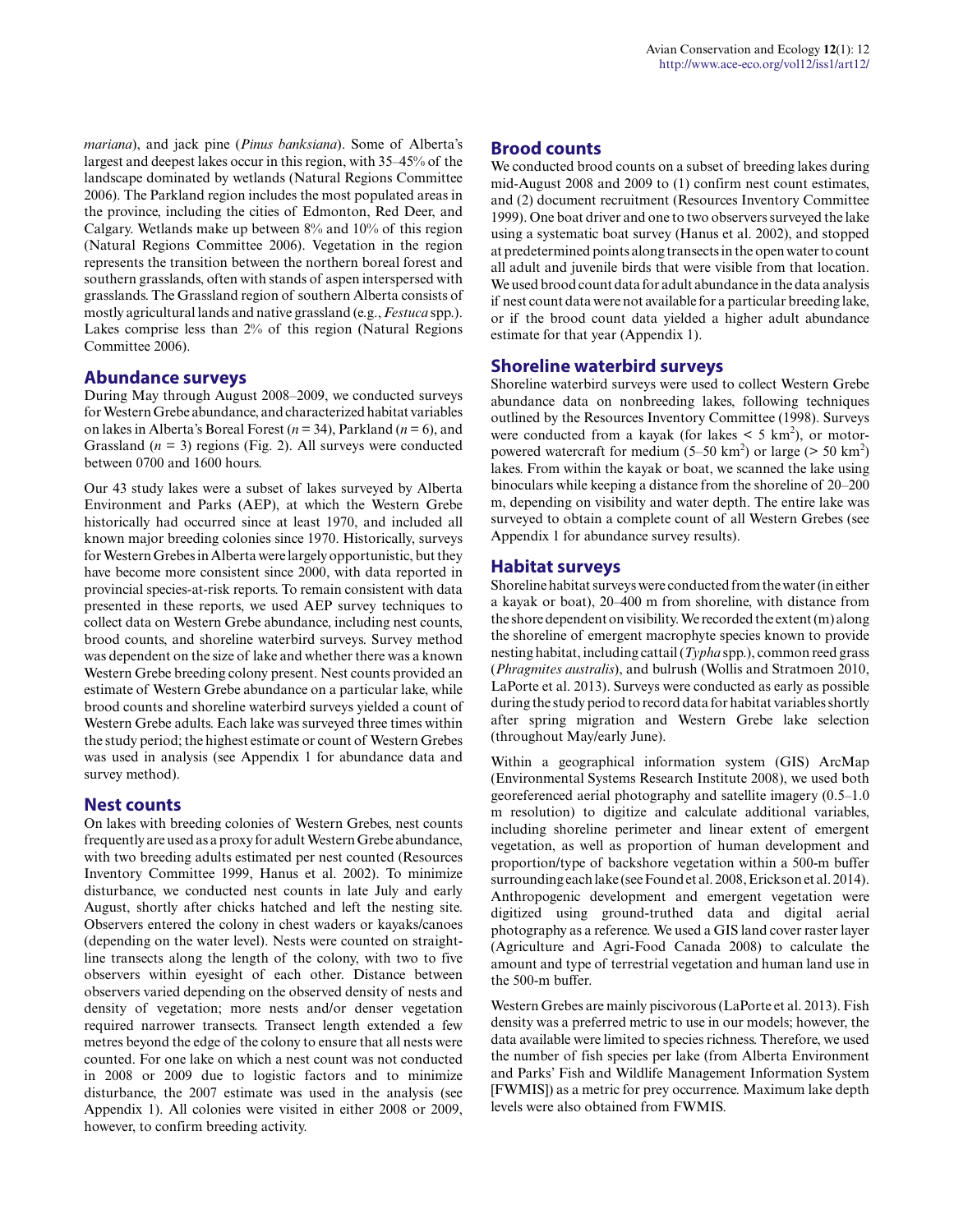| Variable name                         | Description                                                                        | Units         |
|---------------------------------------|------------------------------------------------------------------------------------|---------------|
| Development Proportion <sup>†‡§</sup> | Proportion of human development in 500-m buffer surrounding lake (log transformed) | Percent       |
| Shoreline Length <sup>18</sup>        | Length of lake perimeter                                                           | Kilometres    |
| Bulrush Proportion <sup>†§</sup>      | Proportion of bulrush (Scirpus lacustris) along shoreline                          | Percent       |
| Forest Proportion <sup>8</sup>        | Proportion of total forest in 500-m buffer surrounding lake                        | Percent       |
| Fish Species                          | Number of different fish species in lake                                           | Integer value |
| Lake Depth                            | Maximum lake depth                                                                 | Metres        |

**Table 1**. Site covariates used in Western Grebe abundance ordinal regression models.

Covariates were log-transformed if needed to obtain a normal distribution (Hosmer and Lemeshow 2000, Vittinghoff et al. 2005), and were examined for multicollinearity. In the case of high correlation  $(|r| > 0.65)$  between covariates, we retained the covariate with the highest predictive ability from a univariate analysis (Hosmer and Lemeshow 2000). Covariates retained in the ordinal regression analysis are listed in Table 1.

## **Persistence–abundance association**

We related Western Grebe abundance at the 27 occupied lakes to the relative probability of persistence at each lake. The relative probability of persistence was estimated using the top-ranked model from Erickson et al. (2014), which was based on Western Grebe occupancy data collected on the same suite of lakes and over the same time period as this study. The persistence model is the log-linear function:

$$
P(x) \sim \exp(\beta_1 x_1 + \beta_2 x_2 + \cdots \beta_n x_n) \tag{1}
$$

where  $P(x)$  is proportional to the probability of persistence,  $\beta_1 \dots \beta_n$ are coefficients estimated from the data, and *x* is a vector of predictor covariates,  $x_1, x_2, \ldots, x_n$  (Erickson et al. 2014). We used a correlation coefficient to determine the strength of the relationship between the two parameters. Analyses were conducted in Stata 12.0 (StataCorp 2011).

#### **Abundance models**

We used ordered logistic regression to relate Western Grebe abundance to habitat covariates. Modeling actual abundance is a preferred method of analysis, but small sample size and skewed number of both unoccupied lakes (i.e., zeros) and lakes with high Western Grebe abundance necessitated an alternative approach. Ordinal regression models can be used to compare ranked categories of a response variable when the differences between categories are not necessarily equal (Guisan and Harrell 2000, Long and Freese 2006).

Western Grebe abundance was divided into four categories to compare unoccupied (0 Western Grebe adults), low (1–10 adults), medium (11–100 adults), and high (> 100 adults) abundance lakes, with categories selected to ensure reasonable dispersion of observations into groups for multinomial analysis. We modeled abundance categories as a function of six habitat variables (Table 1) within 12 a priori models, including a null model (Table 2). A proportional odds ratio was used to compare the highest abundance category with the lower categories for each predictor variable (UCLA 2009). We tested for the proportional odds assumption to determine if there was a difference in the coefficients between models, while a likelihood ratio test was used to compare each model to a null model without count predictors to test the significance of the model overall (UCLA 2009). Alternative models were compared using AICc for small sample size, an information-theoretic approach (Burnham and Anderson 2002).

**Table 2**. Alternative a priori Western Grebe abundance candidate models and their AICc values (AICc), differences from the top model (ΔAICc), model likelihoods, and model weights (wi). K represents the number of model parameters. Models are ranked from lowest AICc score to highest.

| Model                   | K | AICc    | <b>AAICc</b> | Model<br>likelihood | w.   |
|-------------------------|---|---------|--------------|---------------------|------|
| Development             | 4 | 106.470 | 0.00         | 1.00                | 0.32 |
| Development + Bulrush   | 5 | 106.544 | 0.07         | 0.96                | 0.31 |
| Shoreline + Development | 5 | 107.097 | 0.63         | 0.73                | 0.23 |
| Development + Forest    | 5 | 108.286 | 1.82         | 0.40                | 0.13 |
| $Shortine + Bulrush$    | 5 | 114.825 | 8.36         | 0.02                | 0.00 |
| Fish                    | 4 | 117.026 | 10.56        | 0.01                | 0.00 |
| <b>Bulrush</b>          | 4 | 118.624 | 12.15        | 0.00                | 0.00 |
| Shoreline               | 4 | 118.986 | 12.52        | 0.00                | 0.00 |
| $Shoreline + Fish$      | 5 | 119.148 | 12.68        | 0.00                | 0.00 |
| Null                    | 3 | 120.182 | 13.71        | 0.00                | 0.00 |
| Lake depth              | 4 | 121.693 | 15.22        | 0.00                | 0.00 |
| Forest                  | 4 | 122.166 | 15.70        | 0.00                | 0.00 |

# **RESULTS**

# **Abundance data**

Western Grebes were observed at 27 of the 43 study lakes during 2008–2009 (Appendix 1), with lakes classified as zero  $(n = 16)$ , low  $(n = 13)$ , medium  $(n = 7)$ , or high  $(n = 7)$  abundance lakes. Ten lakes had evidence of breeding (presence of nests or young) during the study period, as compared to 21 historical breeding lakes, and all but two breeding lakes (Utikuma Lake and Lac la Nonne) had an established breeding colony with abundance ranging from 84 to 2716 birds (mean = 651,  $SE = 303$ ). Adult grebe abundance on all occupied lakes ranged from 1 bird to 2716 birds, with a mean of  $200$  (SE = 103.02) and a median of 11 birds. All lakes within the "high" abundance category had established breeding colonies at the time of surveying. Although in some cases the recorded abundance differed slightly between repeated surveys on a lake within the season, no differences resulted in a change of a lake's abundance category in the ordinal regression analysis.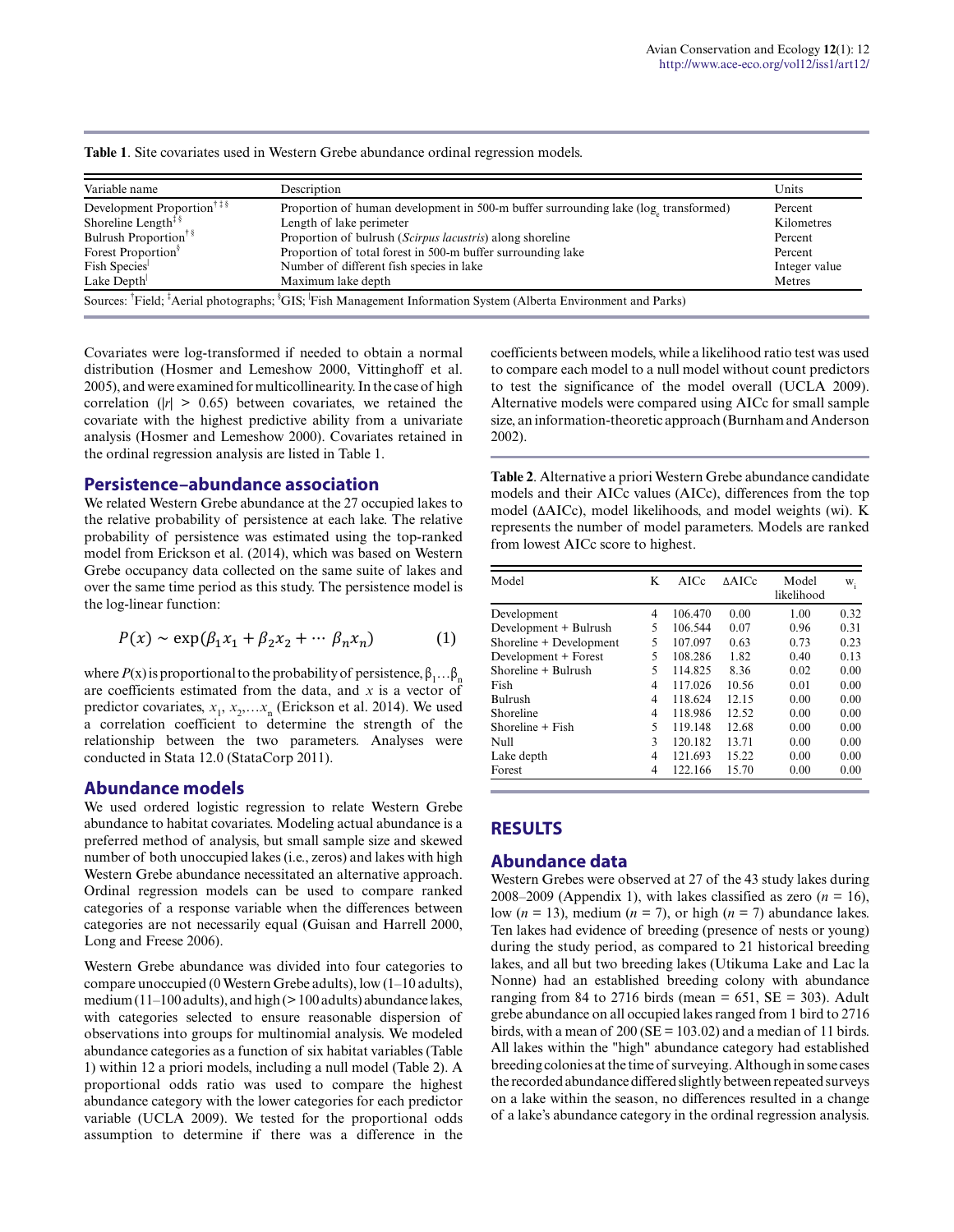# **Persistence–abundance association**

The relationship between Western Grebe abundance and relative probability of persistence was significant ( $r = 0.44$ , df = 25,  $P \le$ 0.05) (Fig. 3). However, abundance data accounted for only 19% of the variance in persistence.

**Fig. 3**. The relationship between Western Grebe abundance and the relative probability of Western Grebe persistence (as calculated from the top persistence model in Erickson et al. [2014]). The relative probability of grebe persistence is correlated with ln(grebe abundance) for 27 occupied lakes (*r* = 0.44,  $R^2 = 0.19$ , df = 25,  $P < 0.05$ ).



#### **Abundance models**

The top ordinal logistic regression models (ΔAICc < 2) had habitat covariate combinations of *Development Proportion, Bulrush Proportion*, *Shoreline Length,* and *Forest Proportion* (Table 2), and were a substantial improvement  $(P < 0.05)$  over the null model according to the likelihood ratio test. *Development Proportion* was significantly associated with Western Grebe abundance, as was *Shoreline Length*, although only marginally. *Bulrush Proportion* and *Forest Proportion* exhibited positive and negative associations with grebe abundance, respectively, although these associations were not significant (Table 3).

According to the odds ratio (OR), lakes with a higher proportion of shoreline covered by bulrush were roughly 6.87 times more likely to have more than 100 grebes than were the medium, low, or zero abundance categories (Table 3). Lakes with increased development in a surrounding 500-m buffer  $(OR = 2.91)$  also favored higher ranked abundance categories, while an increased amount of forest in a 500-m buffer favored lower abundance categories or no birds at all  $(OR = 0.29)$  A greater shoreline perimeter ( $OR = 1.01$ ) showed little to no association with higher abundance categories (Table 3).

#### **DISCUSSION**

The small-population paradigm states that the size of a population is a driver of persistence (Caughley 1994, Boyce 2002), with smaller populations at greater risk for extinction (MacArthur 1972). Indeed, in Alberta, the relative probability of Western Grebe persistence and abundance were significantly correlated, although the recent decrease in abundance is far

greater than that in persistence, and abundance accounted for only 19% of the variance in the relative probability of persistence. This could be due to the mobile nature of migratory birds, which allows them to recolonize and continue to persist, while effects on abundance are not as easily overcome. To that end, although we surveyed only lakes with a history of Western Grebe occurrence, we were confident that we monitored the regional population because the provincial Department of Environment and Parks was monitoring other lakes in the area for waterbirds. As well, the species' tendency toward site fidelity in Alberta especially on lakes with established breeding colonies—coupled with provincially gathered waterbird data on additional lakes, suggests that the decline of Western Grebe on some lakes is not countered by a notable increase of the species elsewhere in the region.

*Forest Proportion*, *Bulrush Proportion*, and *Development Proportion* emerged as important parameters in our Western Grebe abundance models, with *Bulrush Proportion* and *Development Proportion* having positive coefficients and *Forest Proportion* displaying an inverse relation with higher abundance categories. These results are similar to those in the top persistence probability models from Erickson et al. (2014). However, we found that *Shoreline Length* was associated with abundance, whereas it had not been related to the relative probability of persistence in Erickson et al. (2014). Although we believe that the relationship between abundance and the parameters in the top models hold biological significance, we note that statistical significance remains weak given our limited sample size.

*Forest Proportion* was inversely associated with Western Grebe abundance, perhaps because the surveyed lakes with a high proportion of forested backshore occur primarily on the extreme northern edge of the species' geographic range. As a result, the habitat surrounding these forested lakes is vastly different from other lakes known to support the Western Grebe, such as those within extensive marsh systems bordered by arid desert (Lindvall and Low 1982) or prairie pothole regions in the Great Plains (Allen et al. 2008). Nevertheless, substantial Western Grebe breeding colonies still occur on some of the more northerly lakes in our study area. Of these, a colony on Lac la Biche is within a designated Important Bird Area (Bird Studies Canada 2015), and the Cold Lake colony location is generally inaccessible to disturbance by motor watercraft due to the presence of a sandbar that separates the colony from the main lake body. Although these colonies have not been immune to the decline in abundance seen in other areas of the province, they so far have remained viable.

As expected, the proportion of shoreline bulrush was positively related to Western Grebe abundance. However, this variable did not include other vegetative species in which grebes have been known to nest, such as common reed grass or cattail (Nuechterlein 1975). For instance, breeding colonies on three lakes in Alberta (Wabamun Lake, Lake Isle, Lac Ste. Anne) all nested in different species of emergent vegetation during the 2008 season. Bulrush was included in the habitat models because it is preferred by Western Grebes (Riske 1976, Short 1984, LaPorte et al. 2013) and had the greatest correlation with the relative probability of grebe persistence (Erickson et al. 2014). However, other vegetation can be used for nests and cover if available, especially if bulrush is not continuous or dense enough during site selection and nest construction periods.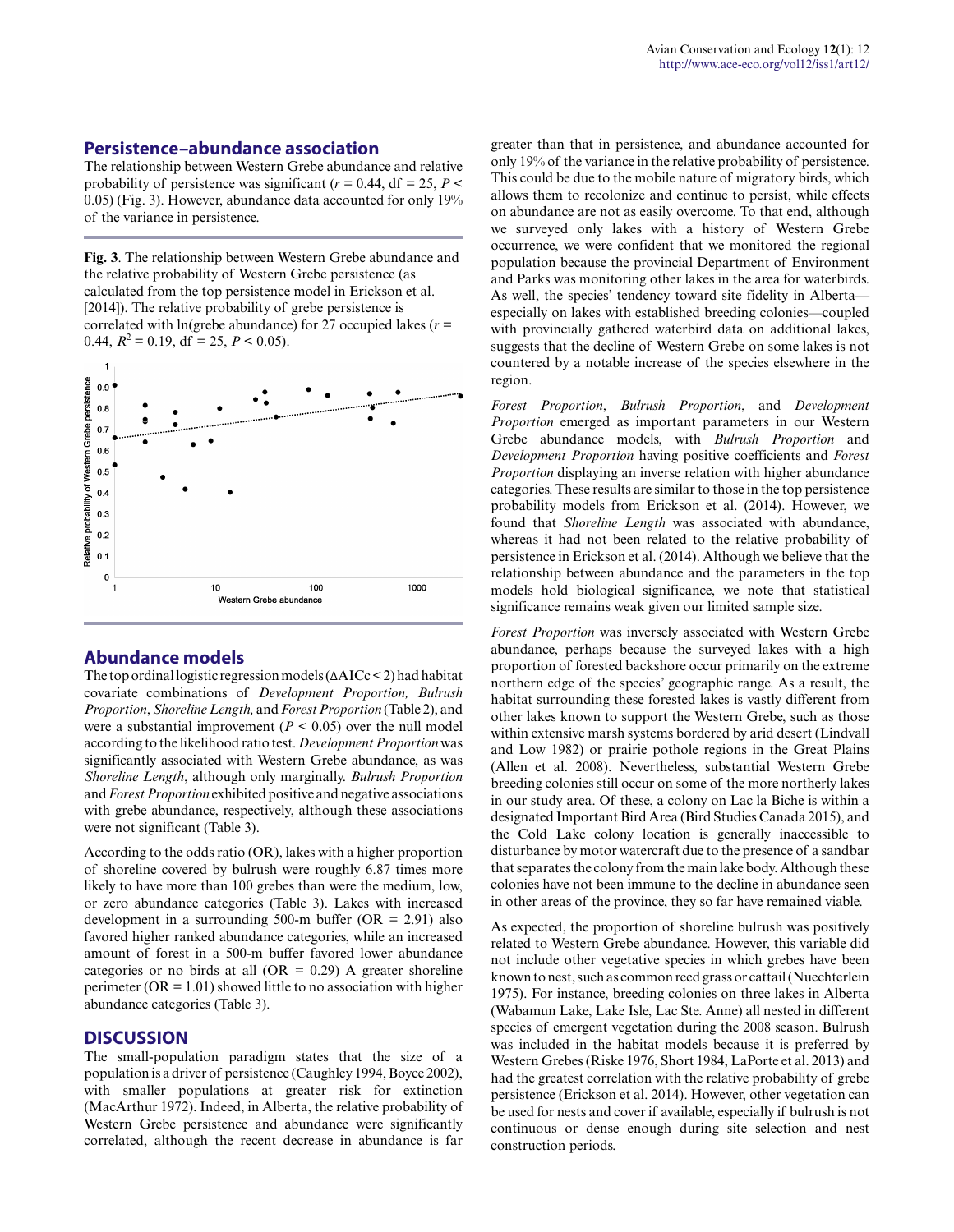Although the length of shoreline was not a major predictor of grebe persistence probability (Erickson et al. 2014), it had a slight positive association with Western Grebe abundance, which suggests that a greater amount of shoreline may support larger numbers of birds. If the shoreline length is relatively large due to a complex geometry of sheltered bays or areas protected from wind and wave action, that lake might serve as an attractive site for breeding colony establishment.

Fish species richness did not contribute appreciably to any of the top models. However, we acknowledge that although the general pattern between occupancy and abundance (He and Gaston 2003) indicates that fish species richness might have some value as a crude index, obtaining estimates of abundance for species of fish that grebes use as prey could be a fruitful area for future research on patterns of grebe abundance.

*Development Proportion* was positively associated with Western Grebe abundance; i.e., lakes with the highest number of grebes also had high amounts of human development in a 500-m buffer surrounding the shoreline. Although this relationship was unexpected given negative impacts of human activity on waterbirds (Carney and Sydeman 1999) and the sensitivity of the Western Grebe to disturbance (AESRD and ACA 2013), it is consistent with the Erickson et al.'s (2014) persistence probability model, as well as results from Somers et al. (2015), who found that Western Grebe density was relatively high on two lakes in Saskatchewan, Canada, even in areas with increased shoreline development and recreational use. These findings suggest that the Western Grebe might have become habituated to the presence of humans on such lakes, or that the lake attributes preferred by grebes (i.e., large, deep, fish-bearing waterbodies) are the same as those selected by humans. In the latter case, these shared sites might be ecological sinks for Western Grebes, as suggested by Somers et al. (2015).

Loss of breeding season habitat is a major concern for Western Grebes in Alberta. Indeed, habitat loss and degradation is a primary threat to birds generally, affecting 85% of threatened bird species worldwide (Stattersfield and Capper 2000) and almost 87% of endangered bird species in Canada (Venter et al. 2006). Because developed lakes tend to have less emergent vegetation, especially adjacent to the shoreline (Radomski and Goeman 2001), loss of adequate habitat is a threat to Western Grebes at both breeding and nonbreeding sites. In Alberta, many known breeding colony sites already have experienced changes in habitat suitability due to activities such as snowmobiling over reed beds at Isle Lake in 2002 or high levels of boating activity at Lac Ste. Anne (AESRD and ACA 2013). Therefore, recreational lake use and development should be mitigated in a way that it does not destroy shoreline and/or emergent vegetation, especially at known breeding colony sites.

# **CONCLUSION**

In systems where a species' persistence and abundance are strongly correlated, it may be logistically favorable to use probability of persistence as an indicator of the viability of the population. However, abundance is an important parameter to consider with mobile species like birds that could experience large population declines while still maintaining an ability to recolonize a site. In addition—as in the case with the Western Grebe in Albertaabundance data can be used to establish both baseline and target recovery populations of a threatened or endangered species.

Although forested lakes tended to have fewer grebes overall, a few northerly sites still support large colonies, and therefore should not be overlooked as conservation concerns. Applying protective notations or designating Important Bird Areas such as the case on Lac La Biche can be a first step to protecting specific colony locations. Specific bulrush stands within a lake frequently are used by breeding grebes year after year; therefore, it is not surprising that this variable was an important predictor in selected models of abundance. Lakes with a greater shoreline perimeter appear to have a greater effect on abundance (particularly large numbers of grebes) than on relative probability of persistence for Western Grebes. The relation between development and high abundance of Western Grebes shows that co-existence continues to be possible for this species. However, one must exercise caution in assuming this is a casual relationship, in light of several studies on the effects of disturbance on waterbirds (Carney and Sydeman 1999, Newbrey et al. 2005) and anthropogenically driven habitat loss on avian species in general (Stattersfield and Capper 2000, Gaston et al. 2003, Venter et al. 2006). Furthermore, although current abundance is high, annual surveys show that these colonies continue to decline overall (i.e., Fig. 1). Additional insight is needed into the effects of recreational lake use and/or development on patterns of Western Grebe abundance to better ascertain the success of this species over time on highly developed or recreational lakes. In the meantime, the species' persistence and (relatively) high abundance on developed lakes is promising.

Because Alberta supports such a large proportion (10–14%) of the world's Western Grebe breeding population, it is imperative that we mitigate threats to the birds and their habitats. Lakes with a greater shoreline perimeter might be important targets for conserving what remains of Alberta's large colonies. Emergent vegetation (both new and old growth) should not be removed, especially on breeding lakes. Moving forward, gaining insight into the effects of habitat covariates, including anthropogenic activity, on abundance will be an important step in mitigating the current decline of Western Grebe while promoting recovery in the province.

*Responses to this article can be read online at:* <http://www.ace-eco.org/issues/responses.php/980>

#### **Acknowledgments:**

*We wish to thank many individuals from Alberta Environment and Parks (formerly Alberta Sustainable Resource Development), most notably H. Wollis, as well as staff from the area offices in Edmonton, Lac La Biche, and Red Deer, Alberta for field support, unpublished data, and aerial imagery. We thank C. Nielsen and M. Shain for technical assistance, and T. Berry, N. Martin, and J. Toth for field assistance. We appreciate the editorial comments provided by the reviewers of this manuscript, which helped improve the quality of its contents. We wish to extend a special acknowledgement to the late K. Norstrom for her expertise and dedication to Western Grebe research in Alberta, including this project. Funding was provided by the University of Alberta, the Alberta Conservation Association,*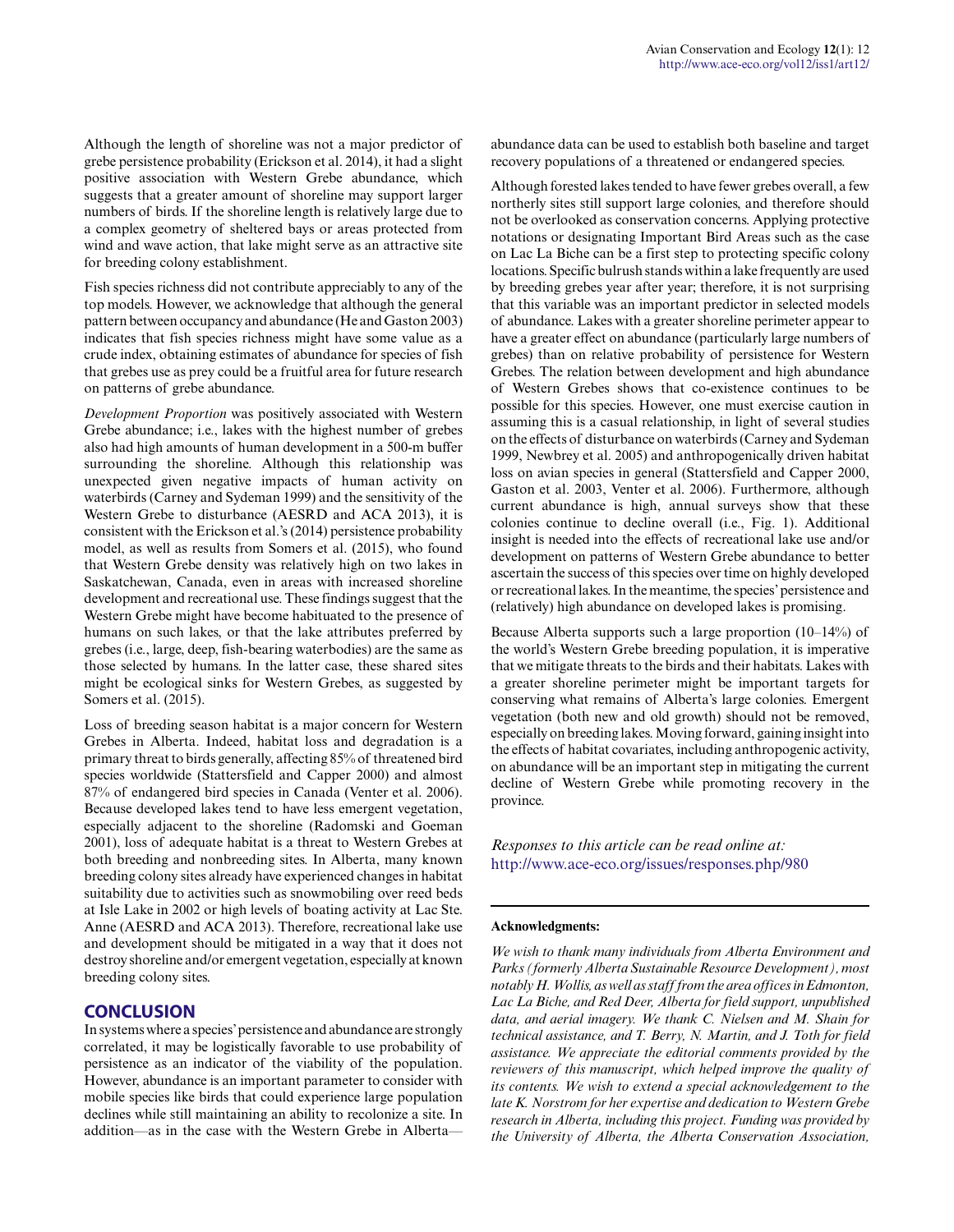*the North American Waterfowl Management Plan, and the Alberta Sport, Recreation, Parks & Wildlife Foundation.*

# **LITERATURE CITED**

Agriculture and Agri-Food Canada. 2008. Land cover for agricultural regions of Canada, circa 2000. [online] URL: [http://](http://open.canada.ca/data/en/dataset/16d2f828-96bb-468d-9b7d-1307c81e17b8?_ga=2.1988981.515457352.1493845476-1970616929.1493845475) [open.canada.ca/data/en/dataset/16d2f828-96bb-468d-9b7d-1307c81e17b8?](http://open.canada.ca/data/en/dataset/16d2f828-96bb-468d-9b7d-1307c81e17b8?_ga=2.1988981.515457352.1493845476-1970616929.1493845475) [\\_ga=2.1988981.515457352.1493845476-1970616929.1493845475](http://open.canada.ca/data/en/dataset/16d2f828-96bb-468d-9b7d-1307c81e17b8?_ga=2.1988981.515457352.1493845476-1970616929.1493845475) 

Alberta Environment and Sustainable Resource Development and Alberta Conservation Association (AESRD and ACA). 2013. *Status of the Western Grebe* (Aechmophorus occidentalis) *in Alberta: update 2012*. Alberta Wildlife Status Report No. 60 (Update 2012), Alberta Environment and Sustainable Resource Development, Edmonton, Alberta, Canada.

Allen, J. H., G. L. Nuechterlein, and D. Buitron. 2008. Weathering the storm: how wind and waves impact Western Grebe nest placement and success. *Waterbirds* 31:402–410. [http://dx.doi.](http://dx.doi.org/10.1675%2F1524-4695-31.3.402) [org/10.1675/1524-4695-31.3.402](http://dx.doi.org/10.1675%2F1524-4695-31.3.402)

Andrewartha, H. G., and L. C. Birch. 1954. *The distribution and abundance of animals*. University of Chicago Press, Chicago, Illinois, USA.

Bird Studies Canada. 2015. Important Bird Areas of Canada database. Port Rowan, Ontario, Canada. [online] URL: [https://](https://www.ibacanada.ca/site.jsp?siteID=AB097) [www.ibacanada.ca/site.jsp?siteID=AB097](https://www.ibacanada.ca/site.jsp?siteID=AB097) 

Boyce, M. S. 2002. Reconciling the small population and declining population paradigms. Pages 41–49 *in* S. Beissinger and D. R. McCullough, editors. *Population viability analysis*. University of Chicago Press, Chicago, Illinois, USA.

Boyce, M. S., C. J. Johnson, E. H. Merrill, S. E. Nielsen, E. J. Solberg, and B. van Moorter. 2016. Can habitat selection predict abundance? *Journal of Animal Ecology* 85:11–20. [http://dx.doi.](http://dx.doi.org/10.1111%2F1365-2656.12359) [org/10.1111/1365-2656.12359](http://dx.doi.org/10.1111%2F1365-2656.12359)

British Columbia Conservation Data Centre. 2015. *BC Species and Ecosystems Explorer*. British Columbia Ministry of Environment, Victoria, British Columbia, Canada. [online] URL: <http://a100.gov.bc.ca/pub/eswp/>

Burger, A. E. 1997. *Status of the Western Grebe in British Columbia*. Wildlife Working Report No. WR-87, British Columbia Ministry of Environment, Victoria, British Columbia, Canada.

Burnham, K. P., and D. R. Anderson. 2002. *Model selection and multimodel inference: a practical information-theoretic approach*. Second edition. Springer, New York, USA. [http://dx.doi.](http://dx.doi.org/10.1007%2Fb97636) [org/10.1007/b97636](http://dx.doi.org/10.1007%2Fb97636) 

Carney, K. M., and W. J. Sydeman. 1999. A review of human disturbance effects on nesting colonial waterbirds. *Waterbirds* 22:68–79. [http://dx.doi.org/10.2307/1521995](http://dx.doi.org/10.2307%2F1521995)

Caughley, G. 1994. Directions in conservation biology. *Journal of Animal Ecology* 63:215–244. [http://dx.doi.org/10.2307/5542](http://dx.doi.org/10.2307%2F5542)

Committee on the Status of Endangered Wildlife in Canada (COSEWIC). 2014. *COSEWIC assessment and status report on the Western Grebe* Aechmophorus occidentalis *in Canada*. Ottawa, Ontario, Canada. [online] URL: [http://www.sararegistry.](http://www.sararegistry.gc.ca/virtual_sara/files/cosewic/sr_Western%20Grebe_2014_e%20.pdf)

[gc.ca/virtual\\_sara/files/cosewic/sr\\_Western%20Grebe\\_2014\\_e%20.](http://www.sararegistry.gc.ca/virtual_sara/files/cosewic/sr_Western%20Grebe_2014_e%20.pdf) [pdf](http://www.sararegistry.gc.ca/virtual_sara/files/cosewic/sr_Western%20Grebe_2014_e%20.pdf)

Environmental Systems Research Institute. 2008. ArcGIS: Release 9.3. Environmental Systems Research Institutes, Redlands, California, USA.

Erickson, M. E., C. Found-Jackson, and M. S. Boyce. 2014. Using latent selection difference to model persistence in a declining population. *PLoS ONE* 9:e98126. [http://dx.doi.org/10.1371/](http://dx.doi.org/10.1371%2Fjournal.pone.0098126) [journal.pone.0098126](http://dx.doi.org/10.1371%2Fjournal.pone.0098126)

Forbes, L. C. 1984. *The nesting ecology of the Western Grebe in British Columbia*. Canadian Wildlife Service, Delta, British Columbia, Canada.

Found, C., S. M. Webb, and M. S. Boyce. 2008. Selection of lake habitats by waterbirds in the boreal transition zone of northeastern Alberta. *Canadian Journal of Zoology* 86:277–285. [http://dx.doi.org/10.1139/Z07-137](http://dx.doi.org/10.1139%2FZ07-137) 

Gaston, K. J., T. M. Blackburn, and K. K. Goldewijk. 2003. Habitat conversion and global avian biodiversity loss. *Proceedings of the Royal Society of London B: Biological Sciences*. 270:1293– 1300. [http://dx.doi.org/10.1098/rspb.2002.2303](http://dx.doi.org/10.1098%2Frspb.2002.2303)

Gaston, K. J., T. M. Blackburn, and J. H. Lawton. 1997. Interspecific abundance-range size relationships: an appraisal of mechanisms. *Journal of Animal Ecology* 66:579–601. [http://dx.](http://dx.doi.org/10.2307%2F5951) [doi.org/10.2307/5951](http://dx.doi.org/10.2307%2F5951)

Gibbons, D. W., J. B. Reid, and R. A. Chapman. 1993. *The new atlas of breeding birds in Britain and Ireland: 1988–1991*. Poyser, London, U.K.

Guisan, A., and F. E. Harrell. 2000. Ordinal response regression models in ecology. *Journal of Vegetation Science* 11:617–626. [http://dx.doi.org/10.2307/3236568](http://dx.doi.org/10.2307%2F3236568) 

Hanus, S., H. Wollis, and L. Wilkinson. 2002. *Western* (Aechmophorus occidentalis) *and Eared* (Podiceps nigricollis) *grebes of central Alberta: inventory, survey techniques, and management concerns.* Alberta Species at Risk Report No. 41, Alberta Sustainable Resource Development, Edmonton, Alberta, Canada. [http://dx.doi.org/10.5962/bhl.title.114306](http://dx.doi.org/10.5962%2Fbhl.title.114306)

He, F., and K. J. Gaston. 2003. Occupancy, spatial variance, and the abundance of species. *American Naturalist* 162:366–375. [http://dx.doi.org/10.1086/377190](http://dx.doi.org/10.1086%2F377190)

Hosmer, D. W., and S. Lemeshow. 2000. *Applied logistic regression*. Second edition. John Wiley and Sons, New York, New York, USA. [http://dx.doi.org/10.1002/0471722146](http://dx.doi.org/10.1002%2F0471722146) 

LaPorte, N., R. W. Storer, and G. L. Nuechterlein. 2013. Western Grebe (*Aechmophorus occidentalis*). *In* A. Poole, editor. *The birds of North America online*. No 026a, Cornell Lab of Ornithology, Ithaca, New York, USA. [online] URL: [http://bna.birds.cornell.](http://bna.birds.cornell.edu/bna/species/026a) [edu/bna/species/026a](http://bna.birds.cornell.edu/bna/species/026a)

Lindvall, M. L., and J. B. Low. 1982. Nesting ecology and production of Western Grebes at Bear River Migratory Bird Refuge, Utah. *Condor* 84:66–70. [http://dx.doi.org/10.2307/1367823](http://dx.doi.org/10.2307%2F1367823) 

Long, J. S., and J. Freese. 2006. *Regression models for categorical dependent variables using Stata*. Second edition. StataCorp LP, College Station, Texas, USA.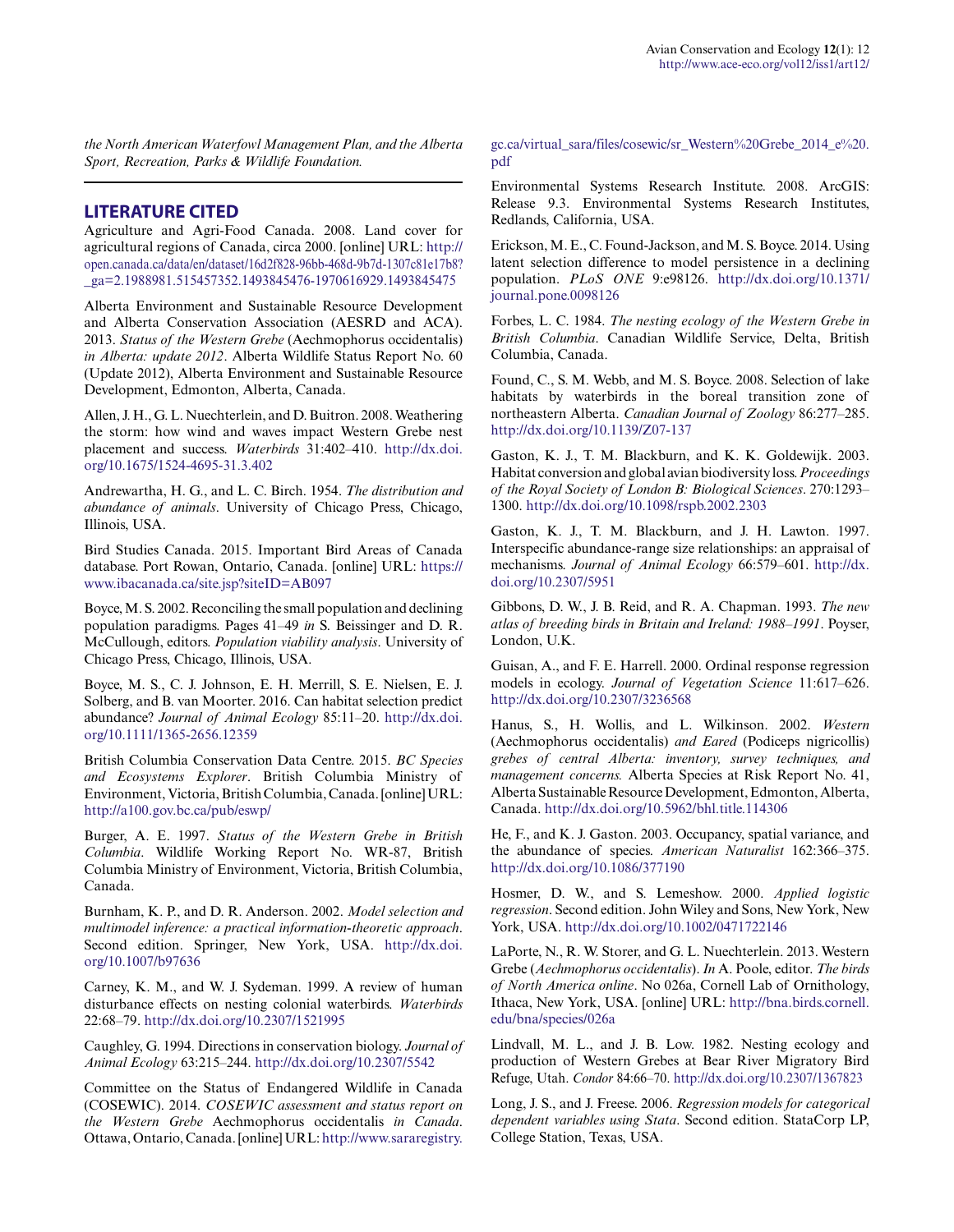MacArthur, R. H. 1972. *Geographical ecology: patterns in the distribution of species.* Harper and Row Publishers Inc., New York, New York, USA.

Mossman, M. J., L. M. Hartman, R. Hay, J. R. Sauer, and B. J. Dhuey. 1998. Monitoring long-term trends in Wisconsin frog and toad populations. Pages 169–198 *in* M. J. Lannoo, editor. *Status and conservation of Midwestern amphibians*. University of Iowa Press, Iowa City, Iowa, USA.

Nachman, G. 1981. A mathematical model of the functional relationship between density and spatial distribution of a population. *Journal of Animal Ecology* 50:453–460. [http://dx.doi.](http://dx.doi.org/10.2307%2F4066) [org/10.2307/4066](http://dx.doi.org/10.2307%2F4066)

Natural Regions Committee. 2006. *Natural regions and subregions of Alberta*. Publication No. T/852, Government of Alberta, Edmonton, Alberta, Canada.

Newbrey, J. L., M. A. Bozek, and N. D. Niemuth. 2005. Effects of lake characteristics and human disturbance on the presence of piscivorous birds in northern Wisconsin, USA. *Waterbirds* 28:478–486. [http://dx.doi.org/10.1675/1524-4695\(2005\)28\[478:](http://dx.doi.org/10.1675%2F1524-4695%282005%2928%5B478%3AEOLCAH%5D2.0.CO%3B2) [EOLCAH\]2.0.CO;2](http://dx.doi.org/10.1675%2F1524-4695%282005%2928%5B478%3AEOLCAH%5D2.0.CO%3B2)

Nuechterlein, G. L. 1975. *Nesting ecology of Western Grebes on the Delta Marsh, Manitoba*. Thesis. Colorado State University, Fort Collins, Colorado, USA.

Puget Sound Action Team. 2007. *State of the Sound 2007*. Publication No. PSAT 07-01, Olympia, Washington, USA. [online] URL: [http://blog.pugetsoundinstitute.org/wp-content/](http://blog.pugetsoundinstitute.org/wp-content/uploads/2011/12/StateoftheSound2007.pdf) [uploads/2011/12/StateoftheSound2007.pdf](http://blog.pugetsoundinstitute.org/wp-content/uploads/2011/12/StateoftheSound2007.pdf)

Radomski, P., and T. J. Goeman. 2001. Consequences of human lakeshore development on emergent and floating-leaf vegetation abundance. *North American Journal of Fisheries Management* 51:46–61. [http://dx.doi.org/10.1577/1548-8675\(2001\)021<0046:](http://dx.doi.org/10.1577%2F1548-8675%282001%29021%3C0046%3ACOHLDO%3E2.0.CO%3B2) [COHLDO>2.0.CO;2](http://dx.doi.org/10.1577%2F1548-8675%282001%29021%3C0046%3ACOHLDO%3E2.0.CO%3B2)

Rahel, F. J. 1990. The hierarchical nature of community persistence: a problem of scale. *American Naturalist* 136: 328– 344. [http://dx.doi.org/10.1086/285101](http://dx.doi.org/10.1086%2F285101) 

Resources Inventory Committee. 1998. *Inventory methods for colonial-nesting freshwater birds: Eared Grebe, Red-necked Grebe, Western Grebe, American White Pelican, and Great Blue Heron. Standards for Components of British Columbia's Biodiversity No. 8*. British Columbia Ministry of Environment, Lands and Parks, Victoria, British Columbia, Canada. [online] URL: [https://www.](https://www.for.gov.bc.ca/hts/risc/pubs/tebiodiv/colonial/index.htm) [for.gov.bc.ca/hts/risc/pubs/tebiodiv/colonial/index.htm](https://www.for.gov.bc.ca/hts/risc/pubs/tebiodiv/colonial/index.htm)

Resources Inventory Committee. 1999. *Inventory methods for waterfowl and allied species: loons, grebes, swans, geese, ducks, American Coot and Sandhill Crane. Standards for Components of British Columbia's Biodiversity No. 18*. British Columbia Ministry of Environment, Lands and Parks, Victoria, British Columbia, Canada. [online] URL: [https://www.for.gov.bc.ca/hts/risc/pubs/](https://www.for.gov.bc.ca/hts/risc/pubs/tebiodiv/waterfowl/assets/waterfowl.pdf) [tebiodiv/waterfowl/assets/waterfowl.pdf](https://www.for.gov.bc.ca/hts/risc/pubs/tebiodiv/waterfowl/assets/waterfowl.pdf)

Riske, M. E. 1976. *Environmental and human impacts upon grebes breeding in central Alberta*. Dissertation. University of Calgary, Calgary, Alberta, Canada.

Robison, K. M., D. W. Anderson, and R. E. Robison. 2015. Brood size and nesting phenology in Western Grebe (*Aechmophorus occidentalis*) and Clark's Grebe (*Aechmophorus clarkii*) in Northern California. *Waterbirds* 1:99–105. [http://dx.doi.](http://dx.doi.org/10.1675%2F063.038.0113) [org/10.1675/063.038.0113](http://dx.doi.org/10.1675%2F063.038.0113)

Royle, J. A., and J. D. Nichols. 2003. Estimating abundance from repeated presence–absence data or point counts. *Ecology* 84:777– 790. [http://dx.doi.org/10.1890/0012-9658\(2003\)084\[0777:EAFRPA\]](http://dx.doi.org/10.1890%2F0012-9658%282003%29084%5B0777%3AEAFRPA%5D2.0.CO%3B2) [2.0.CO;2](http://dx.doi.org/10.1890%2F0012-9658%282003%29084%5B0777%3AEAFRPA%5D2.0.CO%3B2)

Short, H. L. 1984. *Habitat suitability index models: Western Grebe*. Western Energy and Land Use Team, U.S. Fish and Wildlife Service, U.S. Department of the Interior, Washington, D.C., USA.

Somers, C. M., L. M. Heisler, J. L. Doucette, V. A. Kjoss, and R. M. Brigham. 2015. Lake use by three avian piscivores and humans: implications for angler perception and conservation. *Open Ornithology Journal* 8:10–21. [http://dx.doi.](http://dx.doi.org/10.2174%2F1874453201508010010) [org/10.2174/1874453201508010010](http://dx.doi.org/10.2174%2F1874453201508010010) 

StataCorp. 2011. *Stata statistical software*. Release 12. StataCorp LP, College Station, Texas, USA.

Stattersfield, A. J., and D. R. Capper, editors. 2000. *Threatened birds of the world*. Lynx Edicions and BirdLife International, Barcelona, Spain and Cambridge, UK.

Sullivan, B. L., C. L. Wood, M. J. Iliff, R. E. Bonney, D. Fink, and S. Kelling. 2009. eBird: a citizen-based bird observation network in the biological sciences. *Biological Conservation* 142:2282–2292. [http://dx.doi.org/10.1016/j.biocon.2009.05.006](http://dx.doi.org/10.1016%2Fj.biocon.2009.05.006)

UCLA: Academic Technology Services, Statistical Consulting Group. 2009. *Stata annotated output: ordered logistic regression*. [online] URL: [http://www.ats.ucla.edu/stat/stata/output/](http://www.ats.ucla.edu/stat/stata/output/stata_ologit_output.htm) [stata\\_ologit\\_output.htm](http://www.ats.ucla.edu/stat/stata/output/stata_ologit_output.htm) 

Venter, O., N. N. Brodeur, L. Nemiroff, B. Belland, I. J. Dolinsek, and J. W. A. Grant. 2006. Threats to endangered species in Canada. *BioScience* 56:903–910.

Vittinghoff, E., D. V. Glidden, S. C. Shiboski, and C. E. McCulloch. 2005. *Regression methods in biostatistics: linear, logistic, survival, and repeated measures models*. Springer, New York, New York, USA. [http://dx.doi.org/10.1007/978-1-4614-1353-0](http://dx.doi.org/10.1007%2F978-1-4614-1353-0) 

Wells, J. V. 2007. *Birder's conservation handbook: 100 North American birds at risk*. Princeton University Press, Princeton, New Jersey, USA. [http://dx.doi.org/10.1515/9781400831517](http://dx.doi.org/10.1515%2F9781400831517) 

Wilcove, D. S., D. Rothstein, J. Dubow, A. Phillips, and E. Losos. 1998. Quantifying threats to imperiled species in the United States: assessing the relative importance of habitat destruction, alien species, pollution, overexploitation, and disease. *BioScience* 48:607–615. [http://dx.doi.org/10.2307/1313420](http://dx.doi.org/10.2307%2F1313420)

Wilson, S., E. M. Anderson, A. S. G. Wilson, D. F. Bertram, and P. Arcese. 2013. Citizen science reveals an extensive shift in the winter distribution of migratory Western Grebes. *PLoS ONE* 8: e65408. [http://dx.doi.org/10.1371/journal.pone.0065408](http://dx.doi.org/10.1371%2Fjournal.pone.0065408) 

Winters, G. H., and J. P. Wheeler. 1985. Interactions between stock area, stock abundance, and catchability coefficient. *Canadian*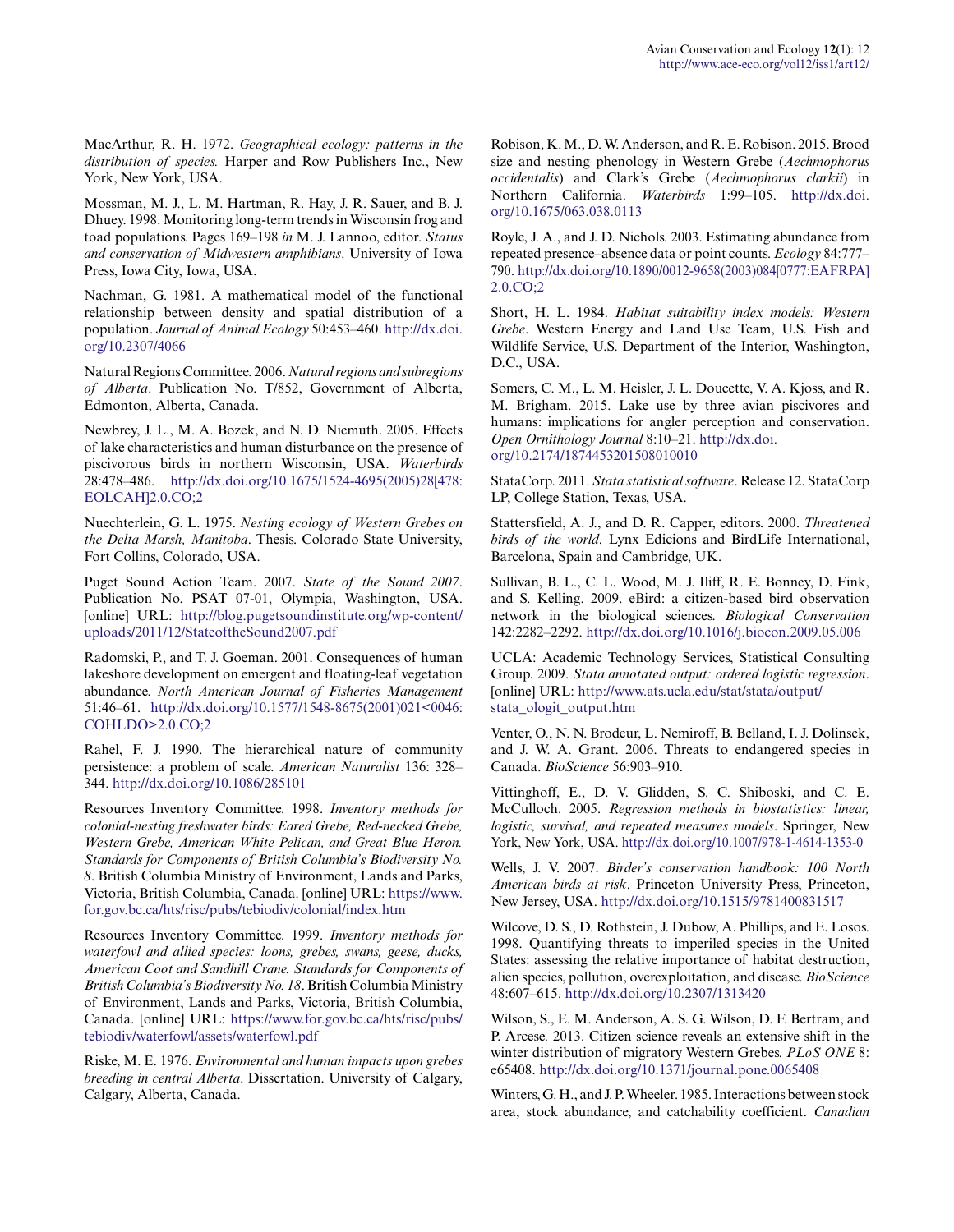*Journal of Fisheries and Aquatic Sciences* 42:989–998. [http://dx.](http://dx.doi.org/10.1139%2Ff85-124) [doi.org/10.1139/f85-124](http://dx.doi.org/10.1139%2Ff85-124)

Wollis, H., and C. Stratmoen. 2010. *Population study of Western Grebes in Alberta 2001–2009: implications for management and status designation*. Alberta Species at Risk Report No. 138, Alberta Sustainable Resource Development, Edmonton, Alberta, Canada.



Sponsored by the Society of<br>Canadian Ornithologists and<br>Bird Studies Canada Parrainée par la Société des<br>ornithologistes du Canada et<br>Études d'oiseaux Canada



BIRD STUDIES CANADA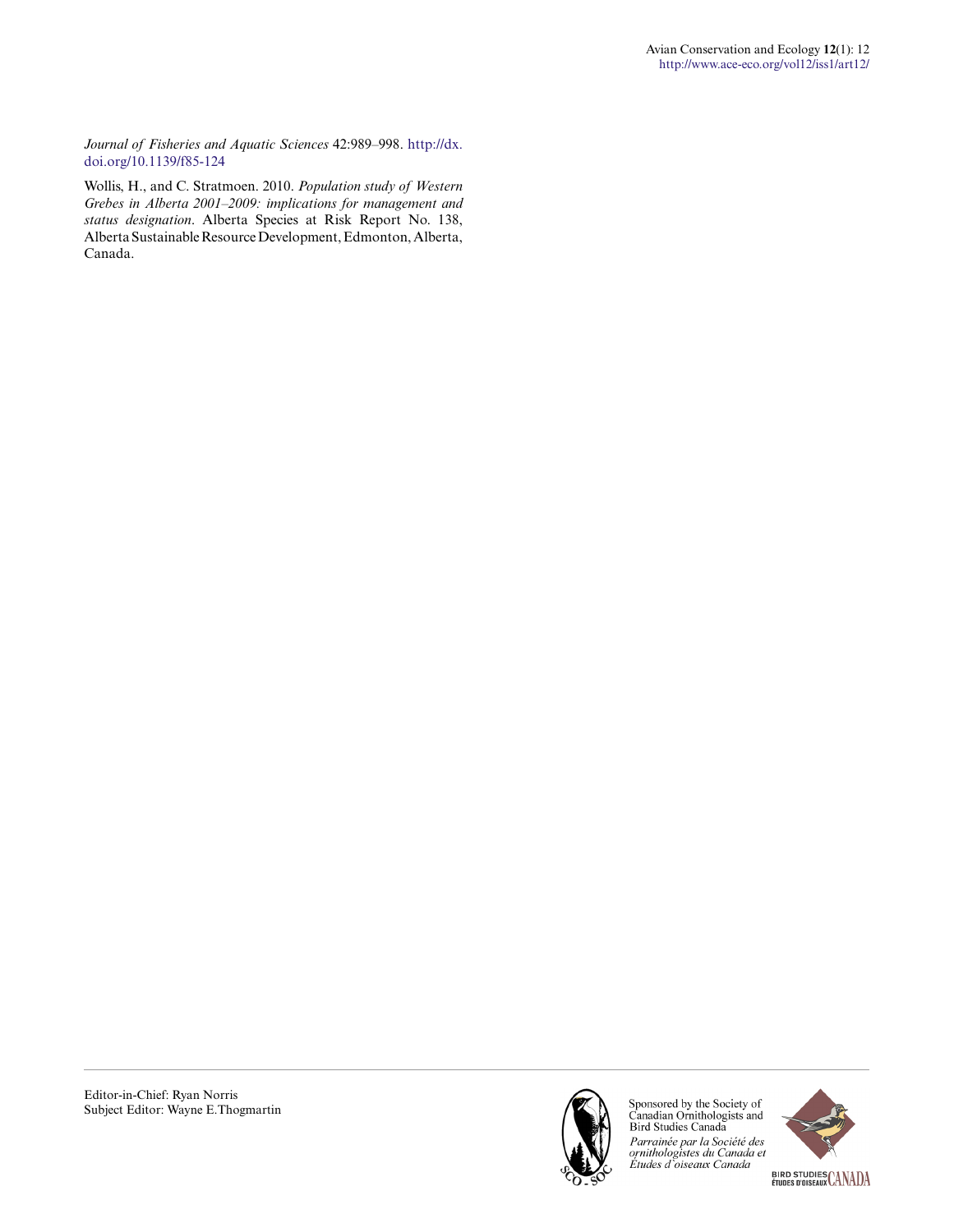# **Appendix 1**

Study lake locations and Western Grebe abundance at 43 lakes in Alberta. Abundance data obtained from shoreline surveys unless otherwise noted. All data from 2008 except: Isle (2009), Lac la Biche (2007-see footnote), Lac Ste Anne (2009), Wabamun (2009).

| <b>Lake Name</b>                              | <b>Natural Region</b> | <b>Lake location (UTM)</b> | <b>Abundance</b>           |
|-----------------------------------------------|-----------------------|----------------------------|----------------------------|
|                                               |                       |                            | estimate                   |
| <b>Angling Lake</b>                           | <b>Boreal</b>         | 12U 543835m E 6005890m N   | 1                          |
| <b>Baptiste Lake</b>                          | <b>Boreal</b>         | 12U 335234m E 6070722m N   | $\overline{0}$             |
| <b>Beaver Lake</b>                            | <b>Boreal</b>         | 12U 445807m E 6062667m N   | $\overline{0}$             |
| <b>Big Lake</b>                               | Parkland              | 12U 320303m E 5942138m N   | $\boldsymbol{0}$           |
| <b>Blood Indian</b><br><b>Creek Reservoir</b> | Grassland             | 12U 485460m E 5677647m N   | 3                          |
| <b>Brock Lake</b>                             | <b>Boreal</b>         | 11U 642006m E 5965004m N   | $\boldsymbol{0}$           |
| <b>Buck Lake</b>                              | <b>Boreal</b>         | 11U 650127m E 5872911m N   | 32                         |
| Buffalo Lake <sup>†</sup>                     | Parkland              | 12U 372210m E 5817885m N   | $362^{\ddagger}$           |
| <b>Cardinal Lake</b>                          | <b>Boreal</b>         | 11V 455125m E 6232918m N   | $\theta$                   |
| Coal Lake                                     | Parkland              | 12U 347841m E 5882994m N   | $\overline{0}$             |
| Cold Lake <sup>†</sup>                        | <b>Boreal</b>         | 12U 556957m E 6045285m N   | $582^{\ddagger}$           |
| <b>Cooking Lake</b>                           | <b>Boreal</b>         | 12U 365215m E 5921745m N   | $\overline{4}$             |
| <b>Driedmeat Lake</b>                         | Parkland              | 12U 380519m E 5860431m N   | 5                          |
| <b>Ethel Lake</b>                             | <b>Boreal</b>         | 12U 542008m E 6042872m N   | $\overline{0}$             |
| <b>Fork Lake</b>                              | <b>Boreal</b>         | 12U 462389m E 6035476m N   | 11                         |
| Frog Lake                                     | <b>Boreal</b>         | 12U 543535m E 5975944m N   | $\boldsymbol{0}$           |
| <b>Garner Lake</b>                            | <b>Boreal</b>         | 12U 452413m E 6005834m N   | $\overline{0}$             |
| <b>Gull Lake</b>                              | Parkland              | 11U 701352m E 5827119m N   | 25                         |
| Hastings Lake <sup>†</sup>                    | <b>Boreal</b>         | 12U 373084m E 5920383m N   | $346^{\ddagger}$           |
| <b>Ironwood Lake</b>                          | <b>Boreal</b>         | 12U 466550m E 6050373m N   | $\overline{0}$             |
| Isle Lake <sup>†</sup>                        | <b>Boreal</b>         | 11U 650519m E 5944684m N   | 130                        |
| Kinosiu Lake                                  | <b>Boreal</b>         | 12U 418973m E 6063742m N   | $\overline{0}$             |
| Lac la Biche <sup>†</sup>                     | <b>Boreal</b>         | 12U 432300m E 6079702m N   | $2,716^{\ddagger,\dagger}$ |
| Lac la Nonne <sup>†</sup>                     | <b>Boreal</b>         | 11U 675953m E 5979865m N   | 31                         |
| Lac Sante                                     | <b>Boreal</b>         | 12U 463574m E 5966140m N   | $\theta$                   |
| Lac Ste. Anne <sup>†</sup>                    | <b>Boreal</b>         | 11U 670112m E 5954852m N   | $84^{\ddagger}$            |
| <b>Lesser Slave</b><br>Lake                   | <b>Boreal</b>         | 11U 622737m E 6143204m N   | $\overline{2}$             |
| Manatokan Lake                                | <b>Boreal</b>         | 12U 503511m E 6035198m N   | 9                          |
| Missawawi Lake                                | <b>Boreal</b>         | 12U 422842m E 6065253m N   | 1                          |
| Moose Lake <sup>†</sup>                       | <b>Boreal</b>         | 12U 505314m E 6011110m N   | $649^{\$}$                 |
| <b>Muriel Lake</b>                            | <b>Boreal</b>         | 12U 519352m E 6000692m N   | 40                         |
| Murray Lake                                   | Grassland             | 12U 503611m E 5516404m N   | 14                         |
| North Buck Lake                               | <b>Boreal</b>         | 12U 399258m E 6060728m N   | $\overline{2}$             |
| Pigeon Lake                                   | <b>Boreal</b>         | 11U 695206m E 5881456m N   | 1                          |